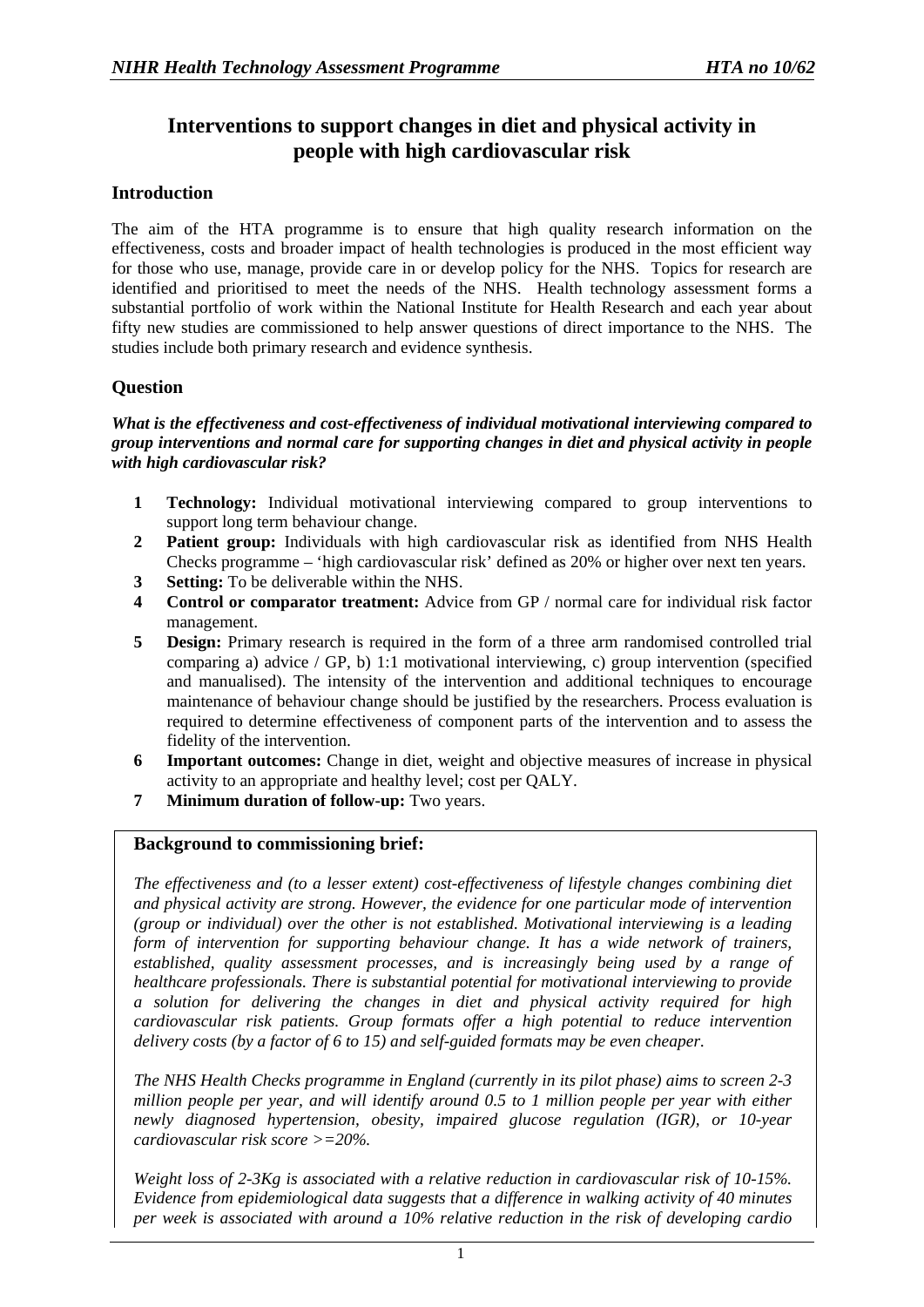*vascular disease (CVD) Research is therefore required to determine the effectiveness and cost effectiveness of individual motivational interviewing compared to group interventions or normal care to support such behaviour change.* 

### **Notes to Applicants**

The NIHR Health Technology Assessment programme is funded by the NIHR, with contributions from the CSO in Scotland and WORD in Wales. Researchers from Northern Ireland should contact NETSCC to discuss their eligibility to apply.

For many of the questions posed by the HTA programme, a randomised controlled trial is likely to be the most appropriate method of providing an answer. However, there may be practical or ethical reasons why this might not be possible. Applicants proposing other research methods are invited to justify these choices.

Applicants are asked to:

- 1. Follow the Medical Research Council's Good Clinical Practice guidelines ([http://www.mrc.ac.uk/Utilities/Documentrecord/index.htm?d=MRC002416\)](http://www.mrc.ac.uk/Utilities/Documentrecord/index.htm?d=MRC002416) when planning how studies, particularly RCTs, will be supervised. Further advice specific to each topic will be given by the HTA programme at full proposal and contract stages.
- 2. Note that trials involving medicinal products must comply with "The Medicines for Human Use (Clinical Trials) Regulations 2004". In the case of such trials, the DH expects the employing institution of the chief investigator to be nominated as the sponsor. Other institutions may wish to take on this responsibility or agree co-sponsorship with the employing institution. The DH is prepared to accept the nomination of multiple sponsors. Applicants who are asked to submit a full proposal will need to obtain confirmation of a sponsor(s) to complete their application. The DH reserve the right to withdraw from funding the project if they are not satisfied with the arrangements put in place to conduct the trial.

The MHRA [\(info@mhra.gsi.gov.uk](mailto:info@mhra.gsi.gov.uk), [http://www.mhra.gov.uk](http://www.mhra.gov.uk/)) can provide guidance as to whether your trial would be covered by the regulations. The DH/MRC website [\(http://www.ct-toolkit.ac.uk/\)](http://www.ct-toolkit.ac.uk/) also contains the latest information about Clinical Trials regulations and a helpful FAQ page.

### **Research networks**

The HTA programme expects, where appropriate, that applicants will work with the relevant research network.

## **Making an application**

If you wish to submit an outline proposal on this topic, complete the on-line application form at http://www.hta.ac.uk/funding/standardcalls/index.shtml and submit it on line by **30th September 2010.**Applications will be considered by the HTA Commissioning Board at its meeting in January 2011. For outline applications, if shortlisted, investigators will be given a minimum of eight weeks to submit a full proposal.

*Applications received electronically after 1300 hours on the due date will not be considered.*

*Please see GUIDANCE ON APPLICATIONS overleaf.*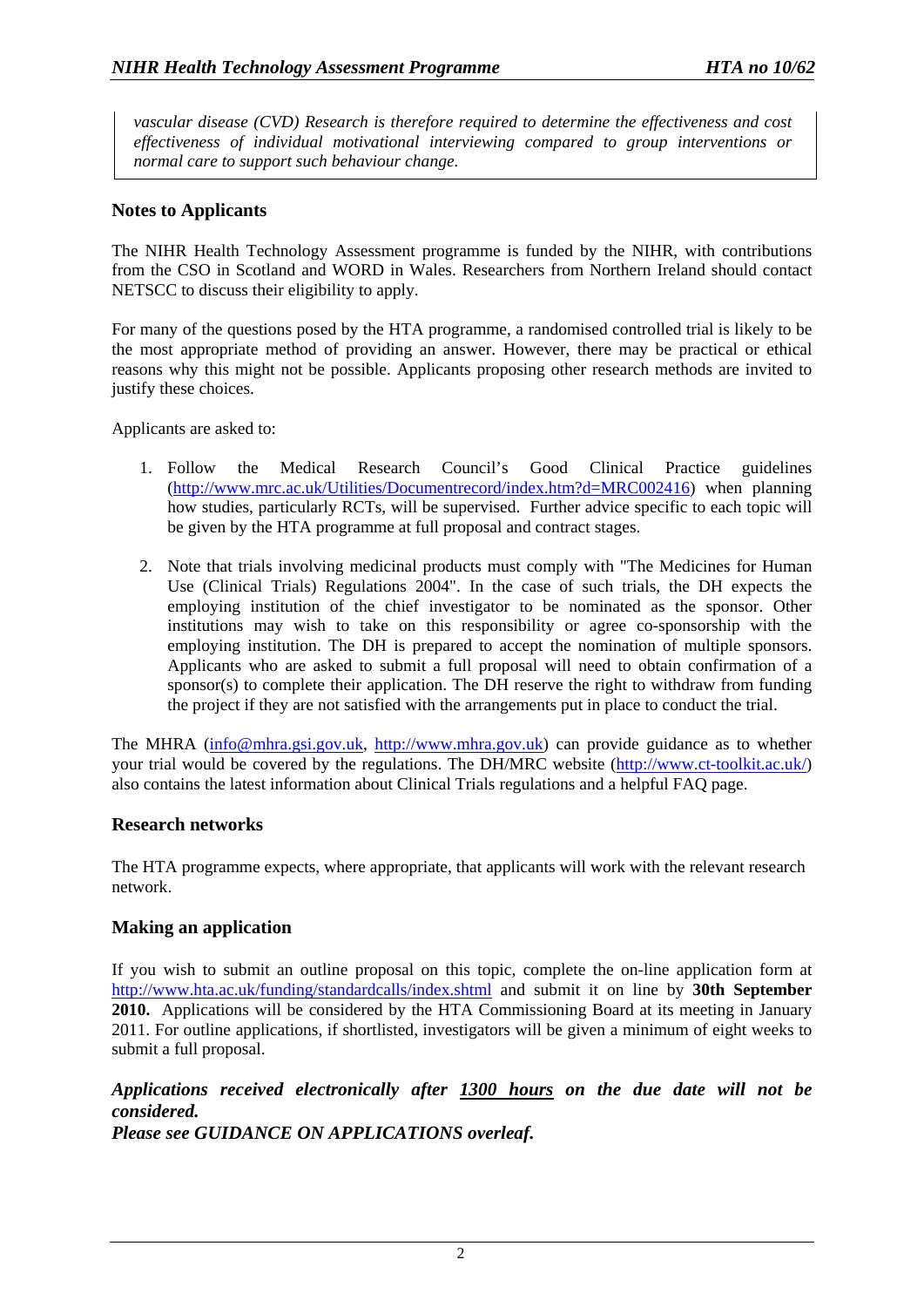## **Guidance on applications**

## **Required expertise**

HTA is a multidisciplinary enterprise. It needs to draw on the expertise and knowledge of clinicians and of those trained in health service research methodologies such as health economics, medical statistics, study design and qualitative approaches. The HTA programme expects teams proposing randomised controlled trials to include input from an accredited clinical trials unit, or one with equivalent experience. Applicants are also expected to engage a qualified Trial Manager for appropriate projects. A commitment to team working must be shown and applicants may wish to consider a collaborative approach between several institutions.

## **Public involvement in research**

The HTA programme recognises the benefit of increasing active involvement of members of the public in research and would like to support research projects appropriately. The HTA programme encourages applicants to consider *how* the scientific quality, feasibility or practicality of their proposal *could* be improved by involving members of the public. Examples of how this has been done for health technology assessment projects can be found at [http://www.hta.ac.uk/PPIguidance/.](http://www.hta.ac.uk/PPIguidance/) Research teams wishing to involve members of the public should include in their application: the aims of active involvement in this project; a description of the members of the public (to be) involved; a description of the methods of involvement; and an appropriate budget. Applications that involve members of the public will not, for that reason alone, be favoured over proposals that do not but it is hoped that the involvement of members of the public will improve the quality of the application.

### **Outcomes**

Wherever possible, the results of HTA should provide information about the effectiveness and costeffectiveness of care provided in its usual clinical setting and for the diverse subjects who would be eligible for the interventions under study. The endpoints of interest will in most cases include disease specific measures, health related quality of life and costs (directly and indirectly related to patient management). Wherever possible, these measurements should be made by individuals who are unaware of the treatment allocation of the subjects they are assessing. We encourage applicants to involve users of health care in the preparation of their proposal, for instance in selecting patientoriented outcomes. A period of follow up should be undertaken which is sufficient to ensure that a wider range of effects are identified other than those which are evident immediately after treatment. These factors should guide applicants in their choice of subjects, settings and measurements made.

## **Sample size**

A formal estimate should be made of the number of subjects required to show important differences in the chosen primary outcome measure. Justification of this estimate will be expected in the application.

### **Communication**

Communication of the results of research to decision makers in the NHS is central to the HTA Programme. Successful applicants will be required to submit a single final report for publication by the HTA programme. They are also required to seek peer-reviewed publication of their results elsewhere and may also be asked to support NETSCC, HTA in further efforts to ensure that results are readily available to all relevant parties in the NHS. Where findings demonstrate continuing uncertainty, these should be highlighted as areas for further research.

### **Timescale**

There are no fixed limits on the duration of projects or funding and proposals should be tailored to fully address the problem (including long-term follow-up if necessary). Applicants should consider however that there is a pressing need within the NHS for this research, and so the duration of the research needs to be timely.

## **Feasibility and Pilot studies**

We expect that when pilot or feasibility studies are proposed by applicants, or specified in commissioning briefs, a clear route to the substantive study will be described. This applies whether